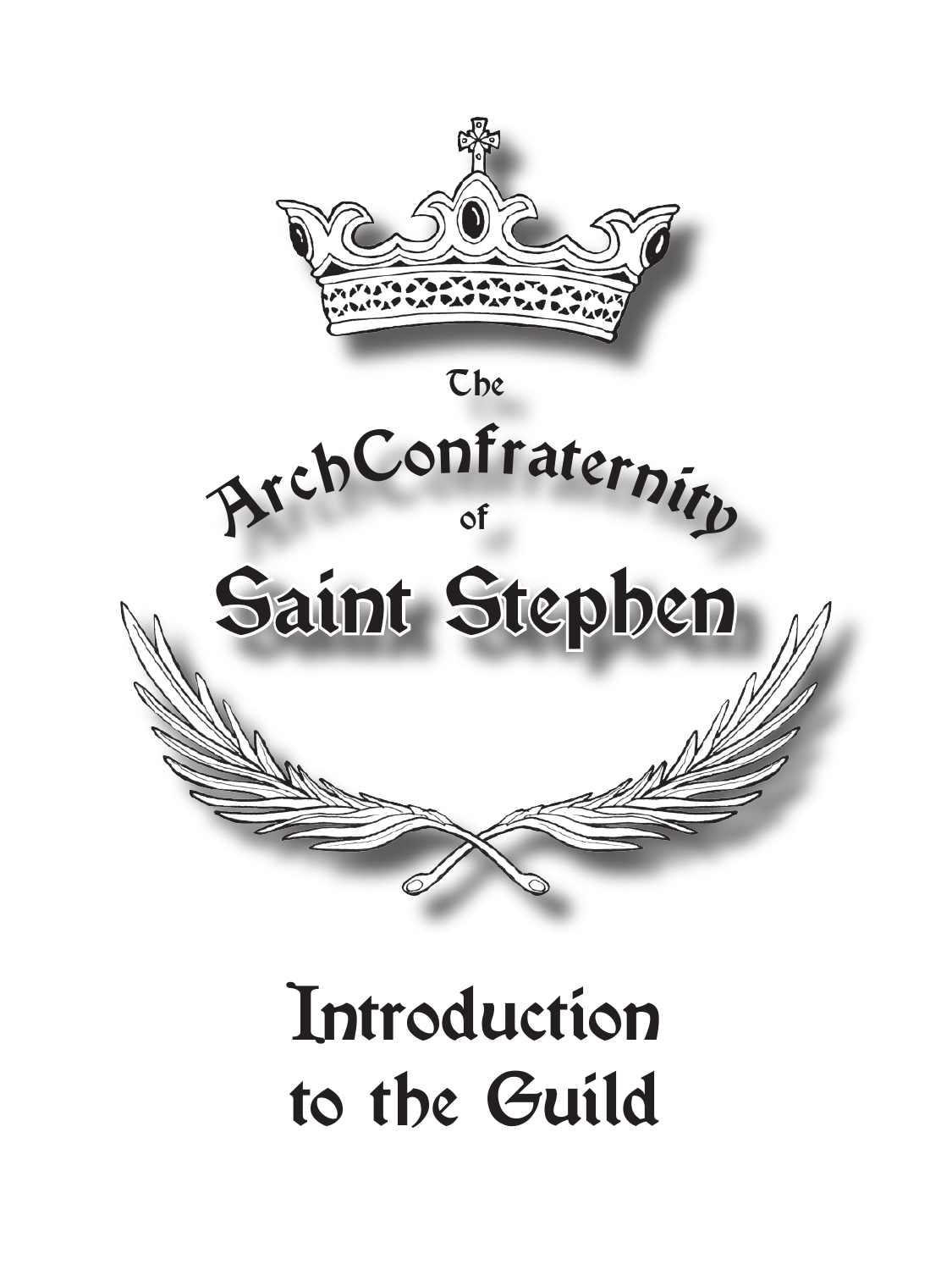Introduction to the

#### ArchConfraternity of Saint Stephen

(also referred to as *the Guild)*



Introduction to the Guild Version 1.0 ©2008 Society of Saint Pius X

UNITED STATES CHAPTERS' HEADQUARTERS c/o Regina Cœli House 11485 North Farley Road Platte City, MO 64079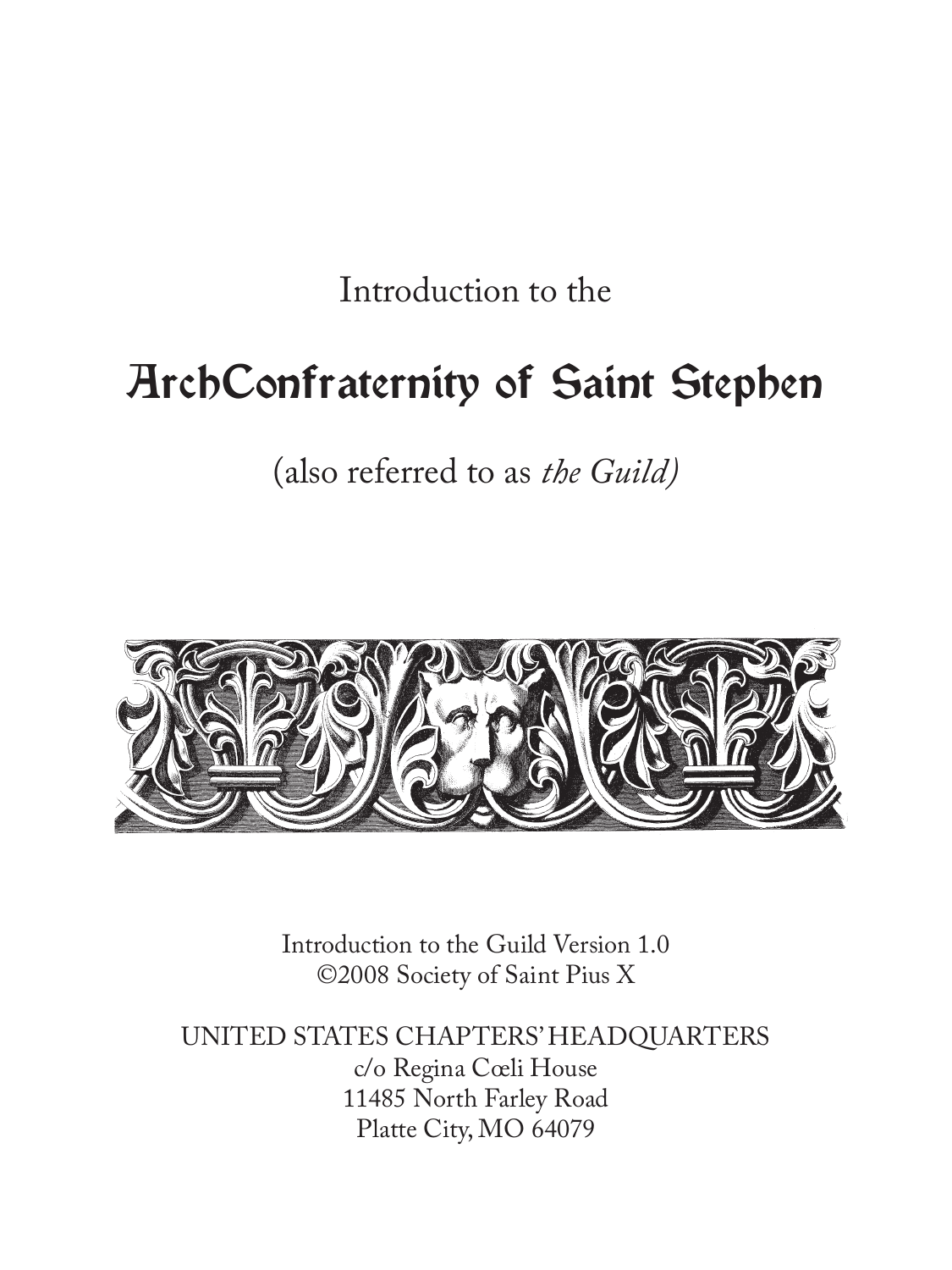## **Contents**

[Why Choose to have the Guild?](#page-3-0)........................ 2

[I already have a well-oiled reliable serving machine](#page-5-0)  [in place-why would I want to replace it?](#page-5-0) ......... 4

[Do all Servers have to be Guild members?](#page-6-0)......... 5

[What person\(s\) are needed to start the Guild, and](#page-7-0)  [what is required of me as pastor?](#page-7-0)..................... 6

[Explain the job of the Director.](#page-7-0).......................... 6

[What is the President?](#page-7-0)....................................... 6

[What is required by its Members?](#page-8-0) ..................... 7

[What is the Guild's System of Promotion?](#page-8-0)........ 7

[Materials needed to start the Guild](#page-10-0) ................... 9

Í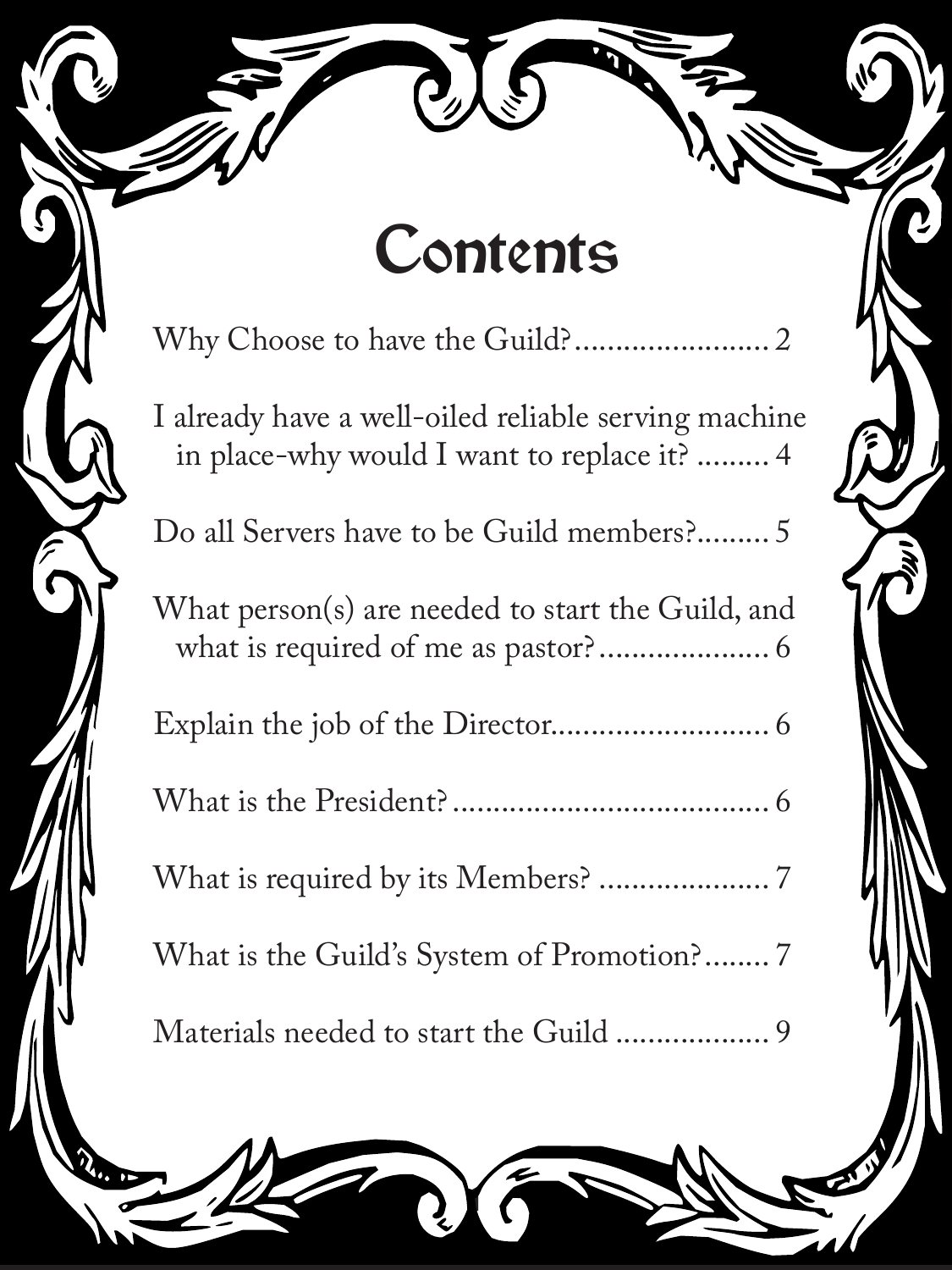#### <span id="page-3-0"></span>Why choose to have the Guild?

Firstly, the object of the Guild makes it a most worthy organization;

The threefold object of the Gild which is Sanctification of the Altar Server through: 1.) Giving the server to understand the great privilege the Church allows by letting him serve in the Church ceremonies, 2.) Instructing him on how to observe the rites and ceremonies of the Catholic Church, 3.) Encouraging the server to understand the significance and purpose of the ceremonies in which he serves.

Secondly, its rich history of papal benedictions;

The Indulgences attached by Saint Pius X. (HB p. 4)

- $\Rightarrow$  3 Plenary:
	- 1st on the day of admission
	- 2nd on the annual patronal feast of the Guild, Dec. 26th
	- 3rd on the hour of death
- $\Rightarrow$  7 years and even quarantines given on certain feasts:
	- Feast of St. John on Dec 27
	- Feast of St. Joseph on March 19
	- Saints Peter and Paul on June 29
	- Saint Michael on Sept 29
- $\approx$  300 day indulgence every time a member recites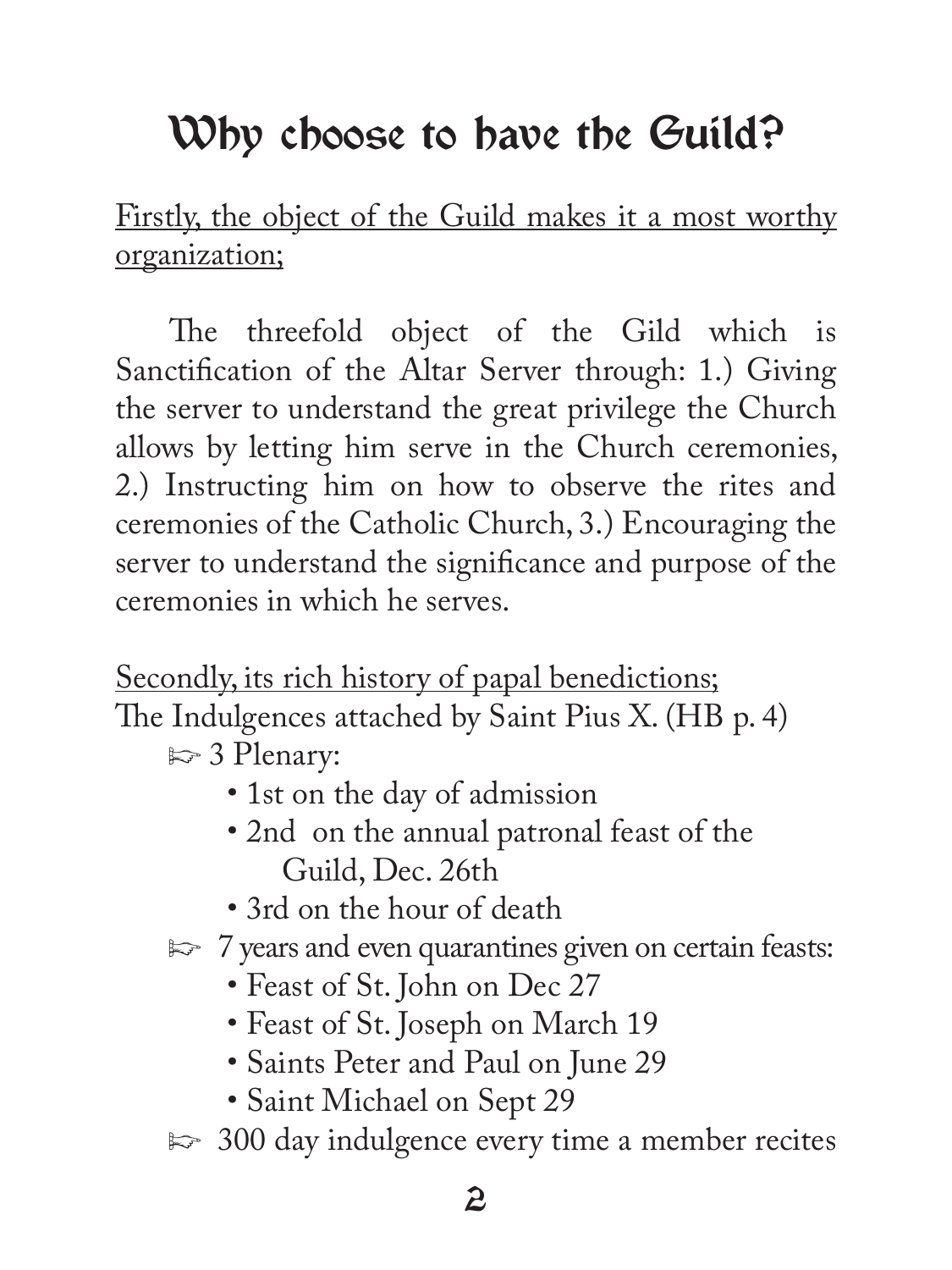before serving Mass, the prayer: Direct, we beseech thee, O Lord.

 In England and Wales there is a 200 day indulgence whenever the Guild Prayer is recited.

#### Thirdly, its public apostolate;

 Publicly shows the importance the Church places on serving well and the interest it takes in the individual server's formation. It is an honor and privilege for the server to wear the Guild Medal.

Fourthly, the reverence shown it by notable prelates;

**Pope Saint Pius X**, who gave it his Apostolic Blessing, indulgenced it and raised it to the status of archconfraternity; **Pope Pius XI**, who extended the privileges throughout the entire British Empire; **Archbishop Bourne** (later Cardinal) loved the Guild so much that he petitioned Rome for the initial Apostolic Blessing from Pius X and then initiated a Chapter at Westminster Cathedral which then became the "motherhouse" of all the chapters of the Guild; **Cardinal Griffin**, whose praises can be read in the preface of the Guild Handbook and finally **Archbishop Lefebvre** after having come in contact with the Guild in 1985 was so impressed by its work that he made special mention of it during the General Chapter where he encouraged its implementation in all of the Society's Missions.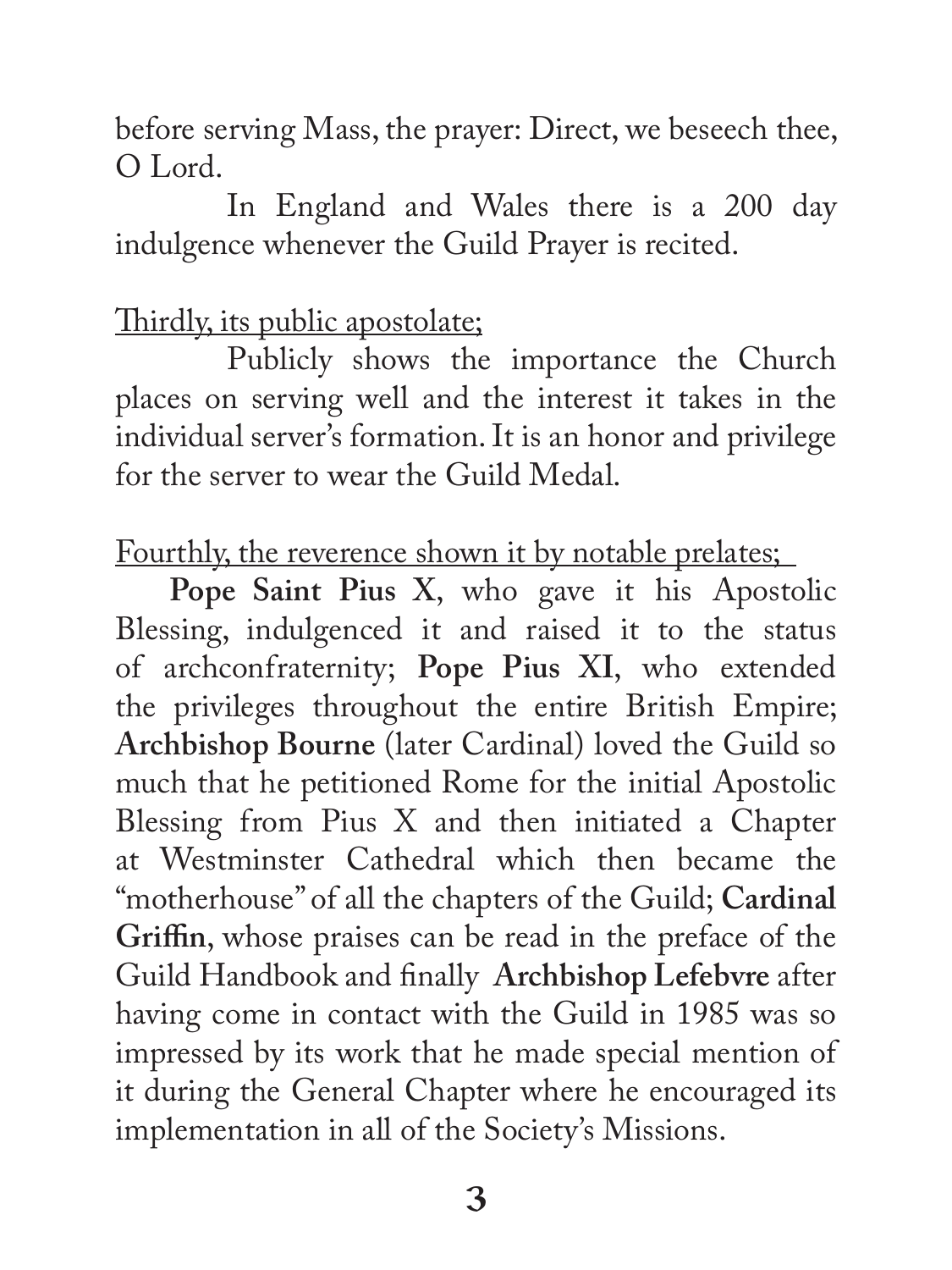#### <span id="page-5-0"></span>I already have a well-oiled reliable serving machine in place-why would I want to replace it?

You are not replacing you are supercharging your machine. The Guild will help increase the servers' piety by the set prayers, the yearly publications of The Acolyte Magazine and the example the Guild gives by its supernatural aims, its solemn approach towards the ceremonies, and by the example of its history. The medals the servers wear while serving are no small aid in helping bring across to them a greater understanding of the sublime honor being allotted them - that of serving at the altar. Externals influence nature and grace builds on nature. The medals and the ceremony of enrollment also serve to display publicly the dedication and accomplishments of its members thus giving the other servers someone to look up to and a goal to strive for. In short, it helps to give more emphasis to the center of our Faith, the Holy Sacrifice of the Mass.

In the event you were to have some already well trained servers that you wish to enroll and elevate to a certain rank without having to put them through the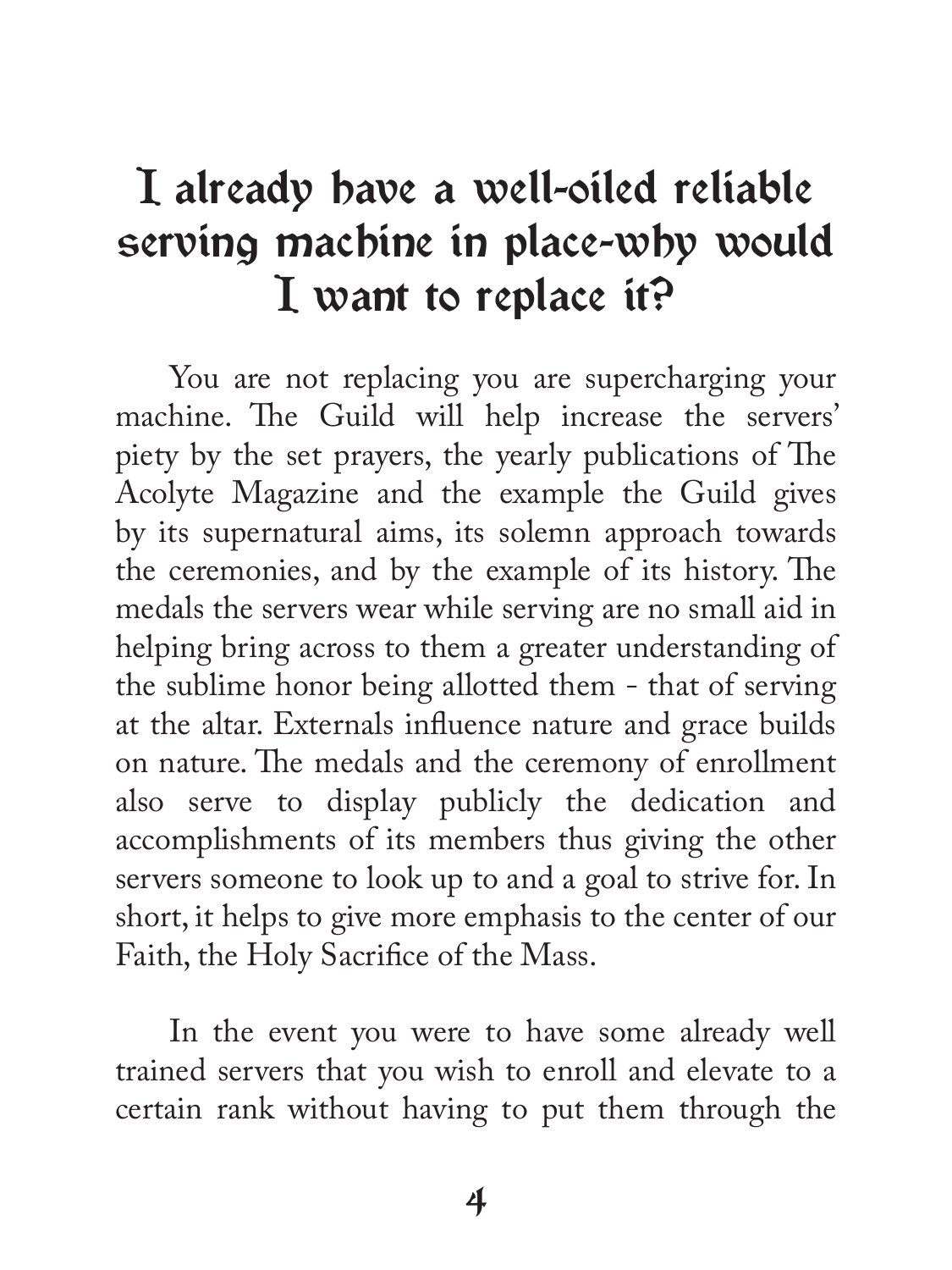<span id="page-6-0"></span>placement tests; that is entirely up to you, but they must possess the aptitude and knowledge of the positions associated with each rank.

As to the rubrics put forward in the handbook; they are simply for your convenience, and though they are recommended you are not required to adopt them.

#### Do all Servers have to be Guild members?

Anyone (men and boys) can conceivably be members, but many in fact, cannot live up to the standards. The Guild, if run properly, is in a certain sense an auto pilot which ensures among your servers, with little flying on your part, an elite group of dependable and knowledgeable men you can always rely on for quality and discipline. Here are a few examples of when it is recommended that you not admit certain aspirants: 1.) If they do not have the initiative to truly strive for excellence in the Sanctuary nor a sincere love for Serving, 2.) If they do not want to commit, 3.) If they are unable to fulfill the obligations of the Guild (practices, daily prayers), or for one reason or another are unable to serve according to Guild standards.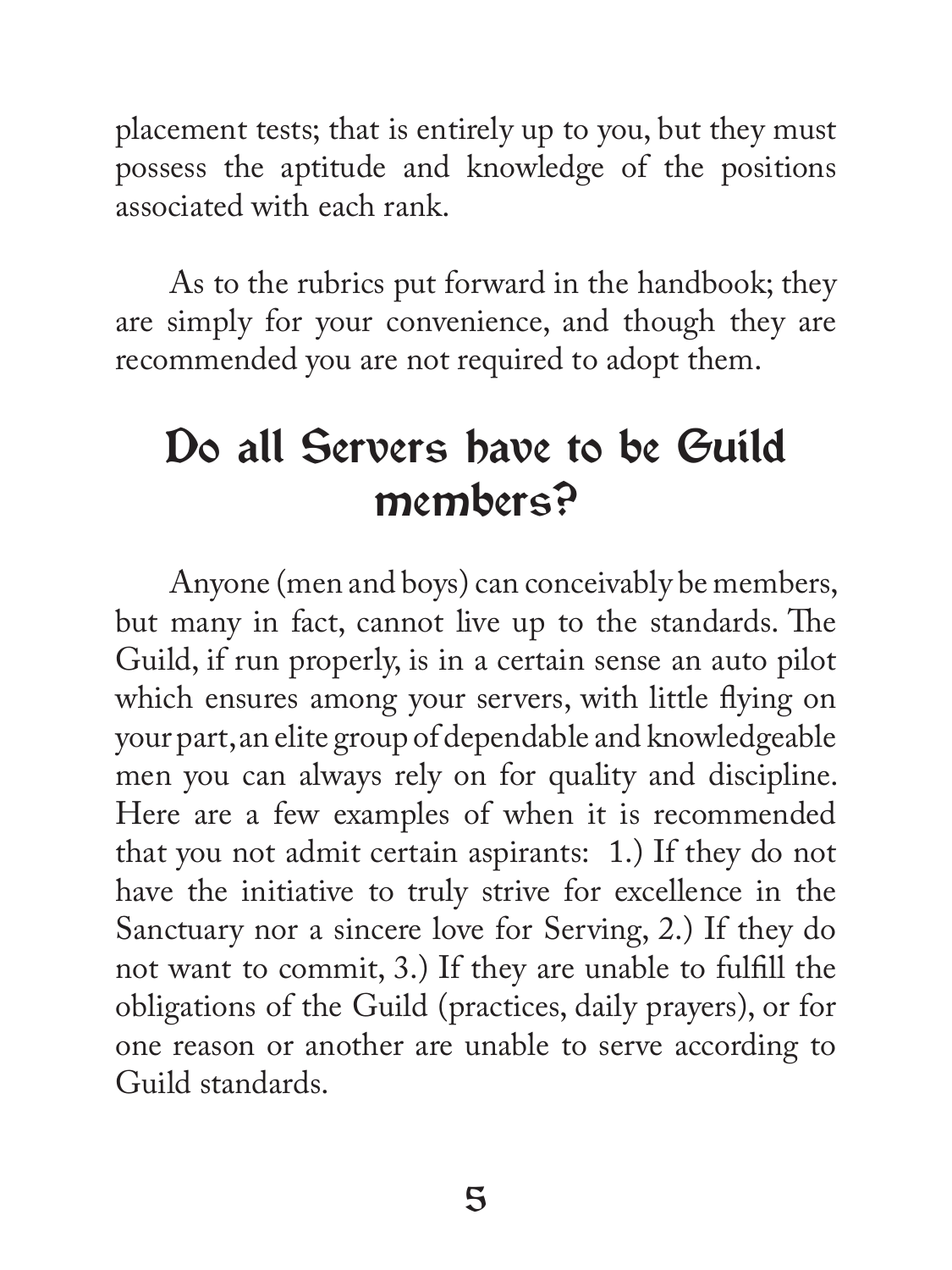#### <span id="page-7-0"></span>What person(s) are needed to start the Guild, and what is required of me as pastor?

You will need a **Director** (which can be fulfilled by the pastor or his assistant), and a **President**.

#### Explain the job of the Director.

The Director appoints the position of president, oversees and guides the president's administration of the Guild and performs the enrollment ceremony into the Guild. Any active interest he takes in the guild will no doubt aid in its success. It is good to note here that the qualities of the President assigned can greatly affect your work load. The stress and workload of a priest who has a good president can quite easily be significantly less than that of a priest who does not have the Guild.

#### What is the President?

He is the director's right-hand man when it comes to ceremonies. He directs the practices, and should you have the commendable custom of regular Guild meetings, he directs those as well in the absence of the Director.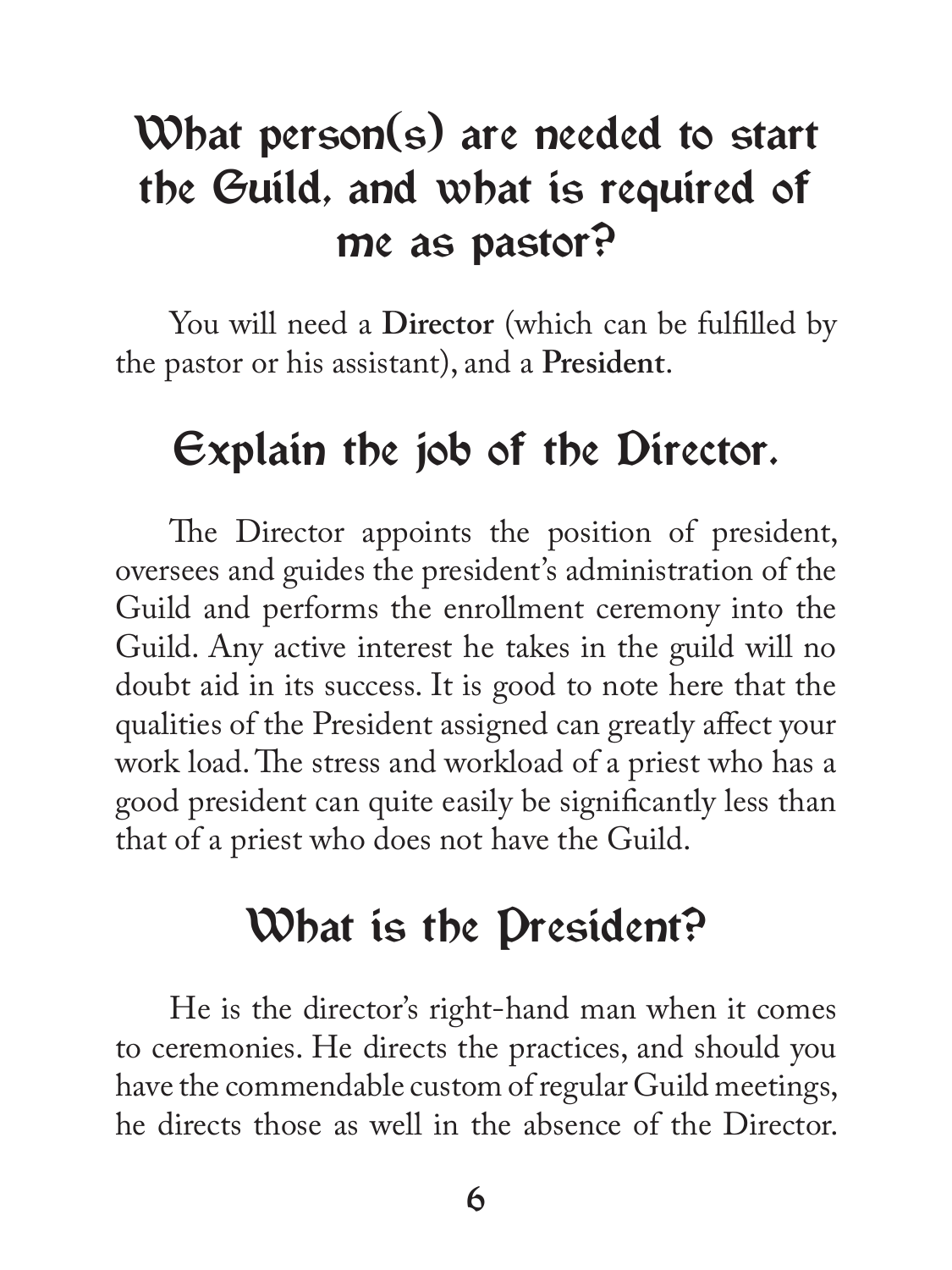<span id="page-8-0"></span>He knows the rubrics or at least possesses the ability and desire to learn them, including the more elaborate ceremonies like Confirmation etc…, and has the ability to coordinate the other servers. The President is also responsible for preparing a regular servers schedule.

#### What is required by its Members?

What is required by the members of the Guild can be summed up in their four Rules:

- ❶ To serve at the Altar reverently, intelligently and punctually.
- ❷ To make the short acts of preparation before, and of thanksgiving after, serving Mass.
- ❸ To observe silence in the sacristy, and great reverence in the Sanctuary.
- ❹ To recite daily the Guild Prayer. (HB p.2)

#### What is the Guild's System of Promotion?

To be promoted to a position an oral Latin test (for the postulants and junior acolytes) and a written test (for all ranks) must be passed. The members must pass the tests with excellence before being promoted. It is also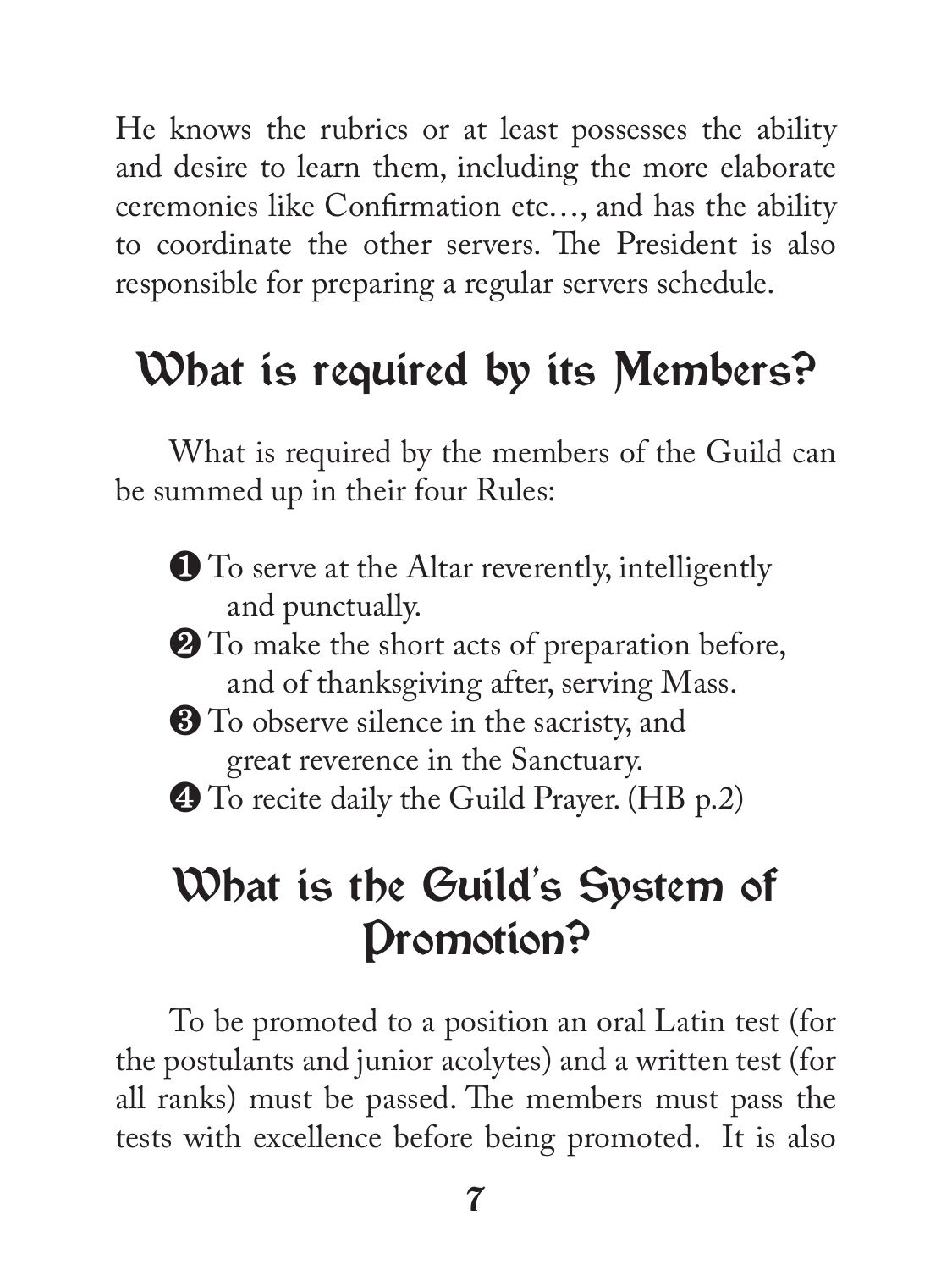recommended that if you have members who already have reached the appropriate knowledge that they not be held back too long from being promoted to rank; it is not necessary to promote in succession of age.

There are five official ranks:

Postulant: He aspires to join the Guild and tries to follow all the rules. They have no insignia. They are enrolled when the Director and President judge them fit.

Junior Acolyte: He knows the positions of Second Acolyte at Low Mass and TorchBearer at High Mass. He is fluent in his responses without any visual aid. They wear a plain cord with a silver & gray enameled medal.

Senior Acolyte: He knows both positions in Low Mass, can serve Low Mass by himself as well as 1st, 2nd Acolyte and Thurifer at a High Mass. He receives the beaded cord with tassel, but retains the silver and gray medal.

Master of Ceremonies: He knows all positions for Low Mass and High Mass. He retains the beaded cord with tassel, but receives a gold medal.

President: He wears the gold & black medal on the bead and tassels cord.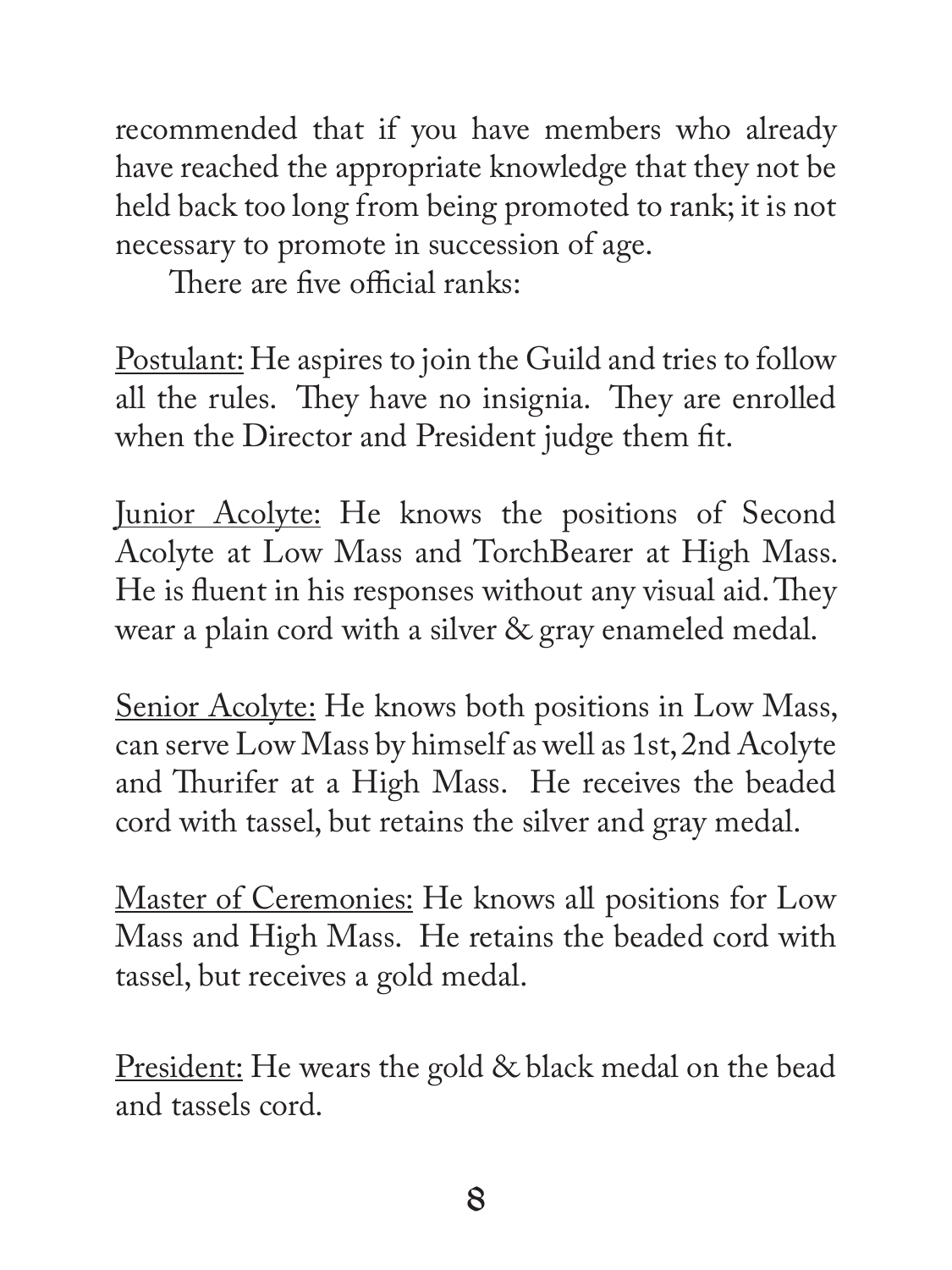### <span id="page-10-0"></span>Materials needed to start the Guild

- $\Rightarrow$  Handbook (contains the enrollment ceremony and recommended method of serving)
- $\Rightarrow$  Certificate of Enrollment
- p Before & After Mass prayer card & Seasonal prayer card
- $\Rightarrow$  Daily Guild Prayer card
- $\Rightarrow$  Test & Answer keys for each rank (this is free)
- $\Rightarrow$  Explanation of the Guild pamphlet (a detailed history of its origins)
- $\Rightarrow$  One President medal with cord

Any other items may be purchased from our *St. Stephen's Storehouse* catalogue as your Chapter progresses.